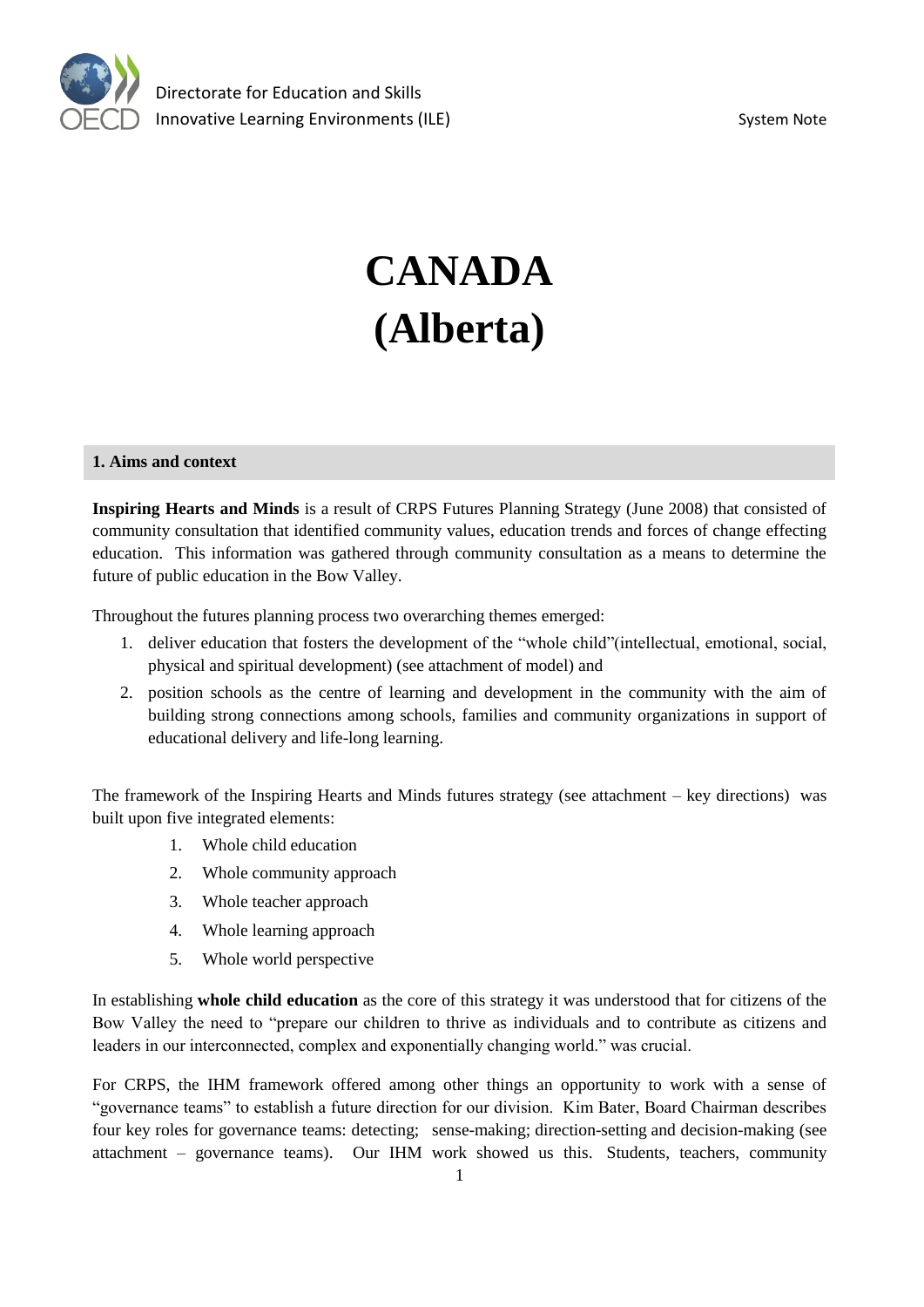

# Directorate for Education and Skills Innovative Learning Environments (ILE) System Note

members, parents all have a sense of what is important – when we tap into this sense and connect it with what is happening around Alberta and the world – the good ideas come to the surface and are really obvious. There is a strong belief in the concept of governance teams as a way of enlivening democracy and building a community approach to education as is evidenced from this framework. This creates the conditions for sustained innovation.

When we gather to discuss our "preferred future" in the Bow Valley it is apparent that schools are reflective of the communities in which they reside and their knowledge, skills, talents, energy and aspirations continue to shape the development and prosperity of these communities.

**The Inspiring Hearts and Minds** framework is designed to encourage the community to join in cocreating partnerships and places where services, supports and opportunities lead to improved student learning, stronger families and healthier communities. Now more than ever we need to be working with our community partners to increase the likelihood of student success. A sustained innovation approach is required to help CRPS shift towards a focus on  $21<sup>st</sup>$  century learning skills.

# **2. Leadership and Partners**

The Community Education Network (CEN) is comprised of internal and external partners including students. (See attached list of Community Education Network).

Leadership is provided by a design team of the Board Chair, the Superintendent, a School-based administrator and an outside consultant.

# **3. Strategies and activities**

The CEN tackles issues of both community and district education importance. In 2011 the CEN used three meetings to address two key items: 3-year calendar design and CEO/Superintendent hiring approach. The CEN created the parameters for the School Board and Administration to approach the development of the 3-year school calendar using an innovative engagement process (see attachment - CRPS calendar input process steps). The key question that CEN developed that was used to guide all discussions was "What are your ideas about a school calendar that best supports learning?"

School administrators were trained to use a template for input and then guided the input from their staff and their school councils. The CEN was used to synthesize the information and then Administration developed multiple scenarios for calendars based on the input.

The CEO/Superintendent hiring approach was guided in a similar manner by the CEN and they created an ideal candidate profile (see attached for questions to create profile). This profile guided the advertising materials and helped to inform the questions used during candidate interviews.

\*These two concrete tasks demonstrated that an innovative approach to engagement creates a strong network that increases the capacity of CRPS to make robust decisions. This process can now be used as we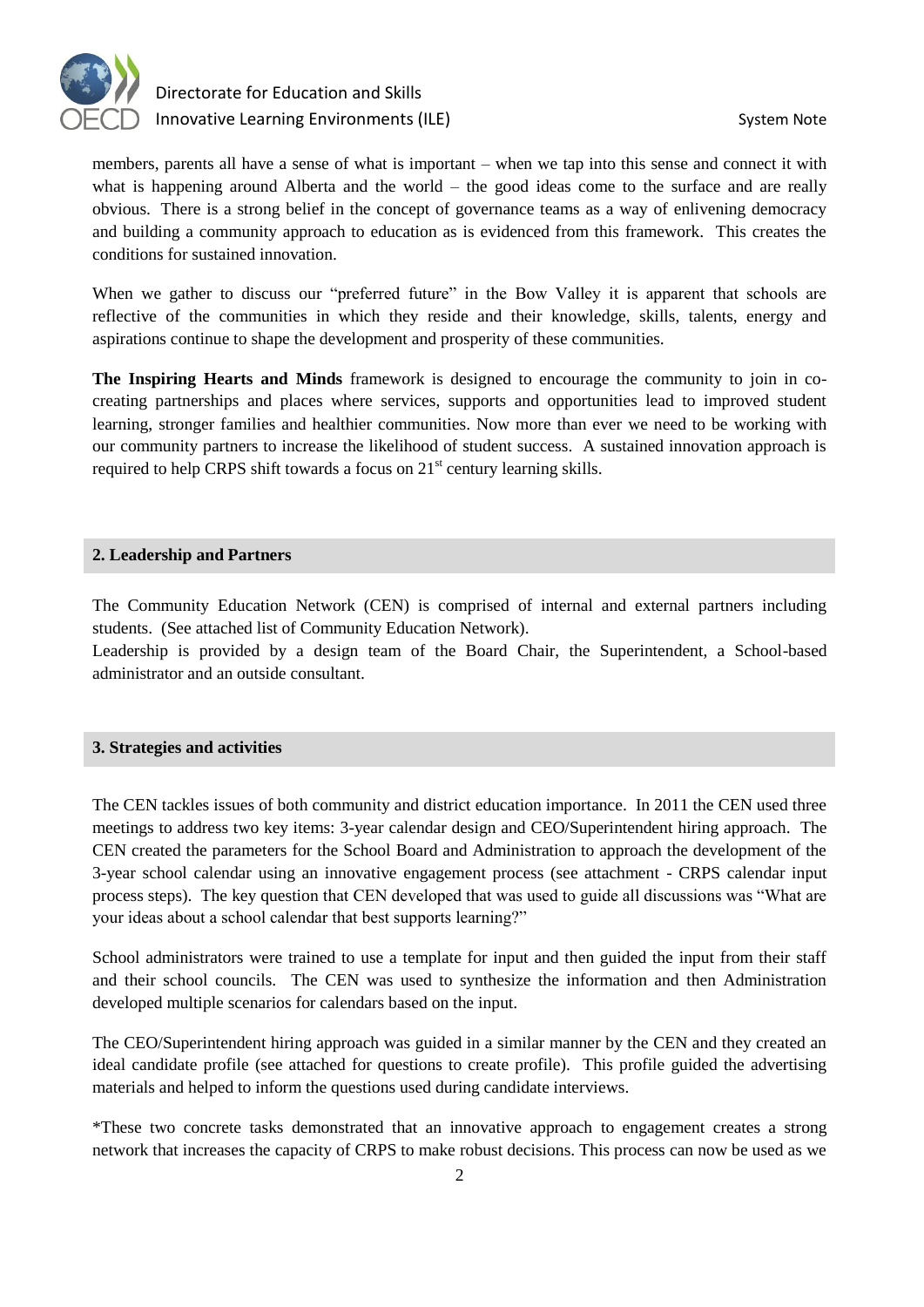

move into changing our approach to teacher/staff development, instructional leadership with administrators and 21<sup>st</sup> century learning skills implementation.

# **4. Resources**

The work load is being managed within each person's role functions; no additional resources are currently being used. In the initial phase of 2011 some consultants' time was being purchased.

#### **5. Development over Time**

In 2012 an additional CEN meeting has been held to take some next steps to address the IHM goal of a community approach to education. Small networks are being established to address key areas: Early childhood community, Life-long learning network, and financial stability task force.

#### **6. Evidence of effectiveness and efficiency**

Three years ago when a 3-year calendar was presented to the public 70 people attended the public board meeting and objected to the new calendar. This year 4 people attended and supported the new calendar. Another piece of evidence is the consistent attendance at CEN meetings that demonstrates a consistent high level of engagement. This level of engagement is crucial for the success of generative governance.

### **7. Success Factors**

The most influential factors are a high level of communication with staff, school councils and the CEN. This has led to a more informed partnership. Another key factor would be framing each piece of work around a key question – i.e. the question posed to CEN and other stakeholders/partners for the calendar review - *What are your ideas about a school calendar that best supports learning?"*

# **8. Tensions and impediments**

A key factor is time, people are busy and trying to function in a generative way to encourage and support innovation takes time that is precious away from other day to day tasks. Another factor is the lack of clarity about what  $21<sup>st</sup>$  century learning means. The time factor can be managed through on-going conversations about time commitments. The clarity about what  $21<sup>st</sup>$  century learning means will take time as we work with partners to develop broad understanding instead of the current pockets of understanding that exist with individuals who have taken the time to research the concept.